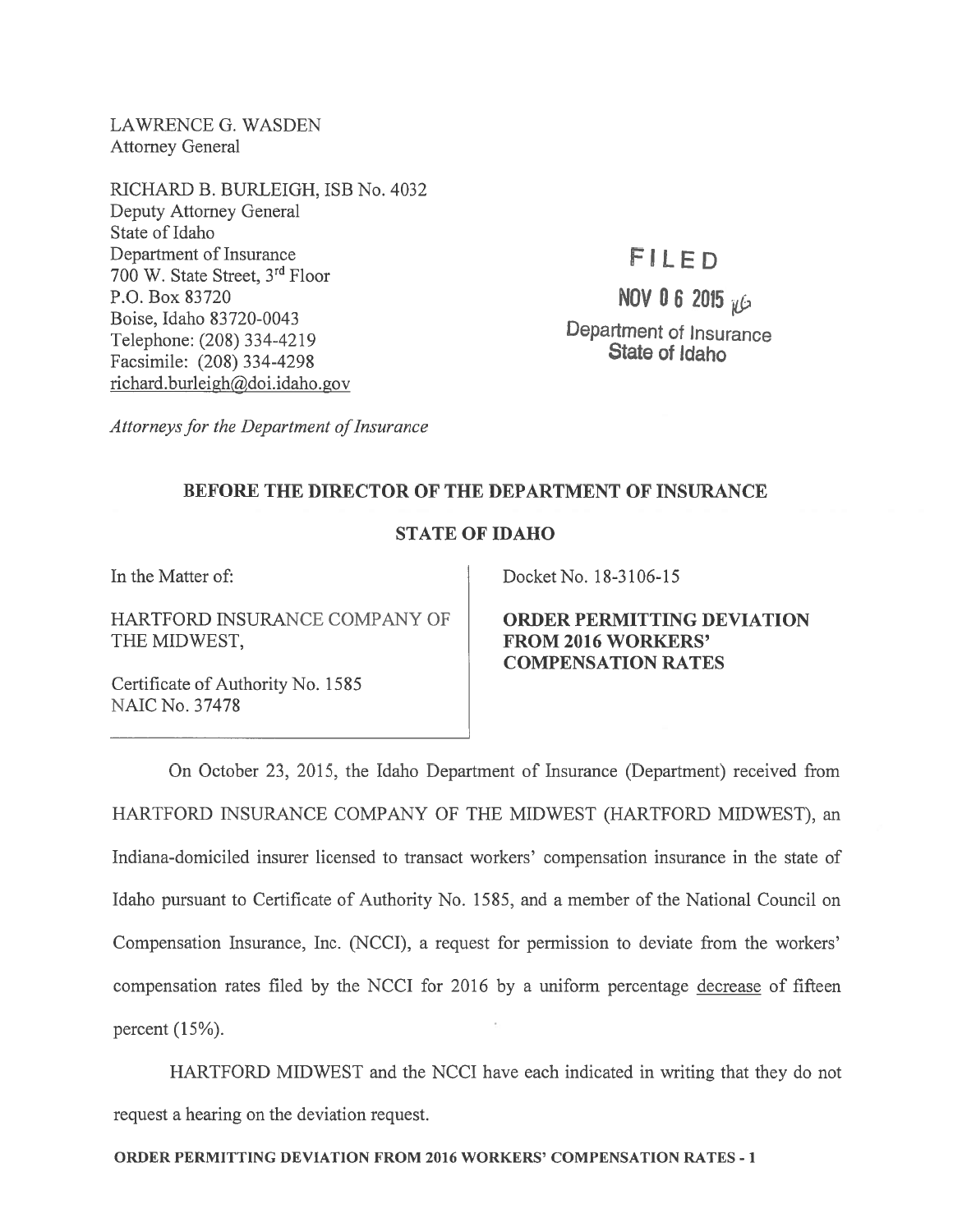The Department's Director (Director), having reviewed and being fully apprised of HARTFORD MIDWEST's reques<sup>t</sup> to deviate from the Idaho workers' compensation premium rates filed by the NCCI for 2016, and the requirements of Idaho Code § 41-1614, has determined that the requested rate deviation is justified.

NOW, THEREFORE, IT IS HEREBY ORDERED, pursuan<sup>t</sup> to Idaho Code § 41-1614, that HARTFORD MIDWEST's reques<sup>t</sup> to deviate by <sup>a</sup> uniform percentage decrease of fifteen percen<sup>t</sup> (15%) from the workers' compensation rates filed by the NCCI for 2016, exclusive of terrorism rates, is GRANTED. This deviation from the Idaho workers' compensation premium rates filed by the NCCI for 2016 shall take effect on January 1, 2016, and shall remain in effect for one year from that date unless terminated sooner with the approval of the Director. The Department's Director (Director), hat<br>
CORD MIDWEST's request to deviate from<br>
ed by the NCCI for 2016, and the requireme<br>
requested rate deviation is justified.<br>
NOW, THEREFORE, IT IS HEREBY OR<br>
RTFORD MIDWEST's requ

STATE OF IDAHO DEPARTMENT OF INSURANCE

Valter Genera

DEAN L. CAMERON **Director**